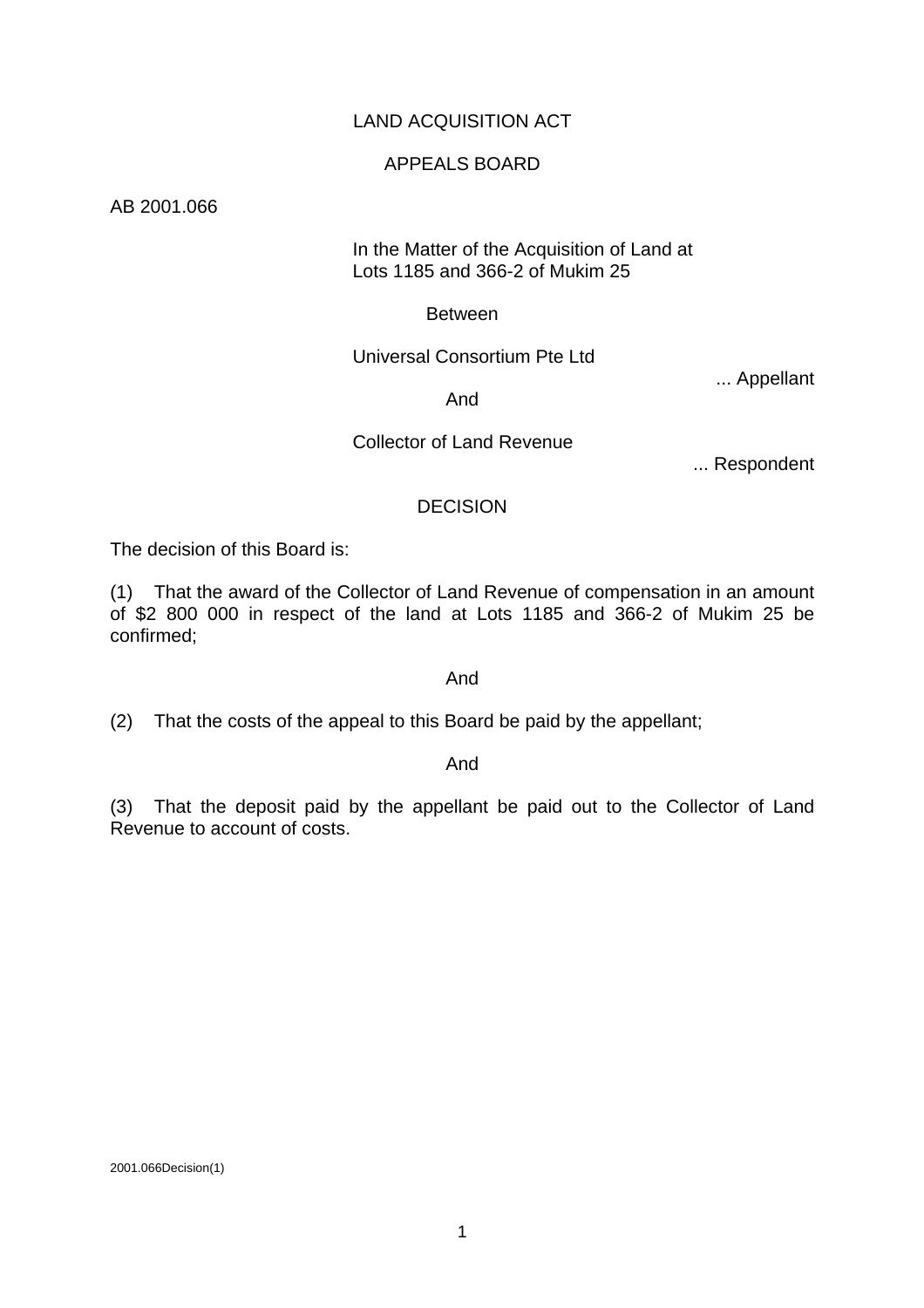## BRIEF STATEMENT OF REASONS

The reasons for the Decision/Order are:

# *Appeal*

(1) On 28 April 2001 ("acquisition date") a notification No 1156 was published in the *Gazette* under s 5 of the Land Acquisition Act ("s 5 declaration") declaring that the land at Lots 1185 and 366-2 of Mukim 25 ("acquired land") was needed for a public purpose namely Proposed Kallang-Paya Lebar Expressway. The appellant was then the proprietor of the acquired land for an estate in fee simple and is a person interested.

(2) For the purpose of the inquiry held under s 10 the appellant submitted a claim to compensation of \$8 542 200 as to \$8 000 000 for the market value of the acquired land and as to \$542 200 for certain losses and expenses. The respondent ("Collector") found that the market value of the acquired land as at the acquisition date was \$2 800 000 and on 6 December 2001 he made an award of compensation in that amount.

(3) The appellant appeals against the award on the ground that it is inadequate and on other grounds stated in its petition of appeal. In the petition it claims compensation in the amount of \$6 100 000 and it also claims certain other reliefs.

## *Acquired Land*

(4) Lots 1185 and 366-2 are contiguous lots which together form a near rectangular plot bounded on the North by Lots 365, 364 and 366-1, on the East by Lorong 4 Geylang, on the South by Lot 1187 and on the West by Lot 3258. The site areas of Lots 1185 and 366-2 are 1 206.7sm and 337.8sm for a total site area of 1 544.5sm. The acquired land has a frontage to Lorong 4 of about 31m.

(5) The Certified Interpretation Plan ("CIP") dated 29 June 2001 which reflects the position as at the acquisition date as was agreed between the parties shows that as at that date Lot 3258 was State Land and all the other lots by which the acquired land was bounded were privately owned. Part of Lot 3258 adjacent to Lot 1185 was for some time in the past a carpark with direct access to Geylang Road.

(6) The acquired land is about 75m off Geylang Road close to its city end. It is about 5km from the city centre at Collyer Quay. Lot 3258 is the site of the former Gay World Park and the Geylang Indoor Stadium. There are a variety of shops and eating houses in nearby Geylang Road and a number of residential apartment buildings and budget hotels between Lorong 4 and Lorong 8.

(7) It was agreed that as at the acquisition date 571.8sm of the acquired land to the West was zoned Road in the Master Plan and the remaining 972.4sm with the frontage to Lorong 4 was zoned Residential/Institution. The acquired land was also adversely affected by a road line ("RL"). The appellant bought Lot 1185 in January 1995 and Lot 366-2 in March the same year and it was agreed that when the lots were bought about 88% of Lot 1185 and about 92% of Lot 366-2 were adversely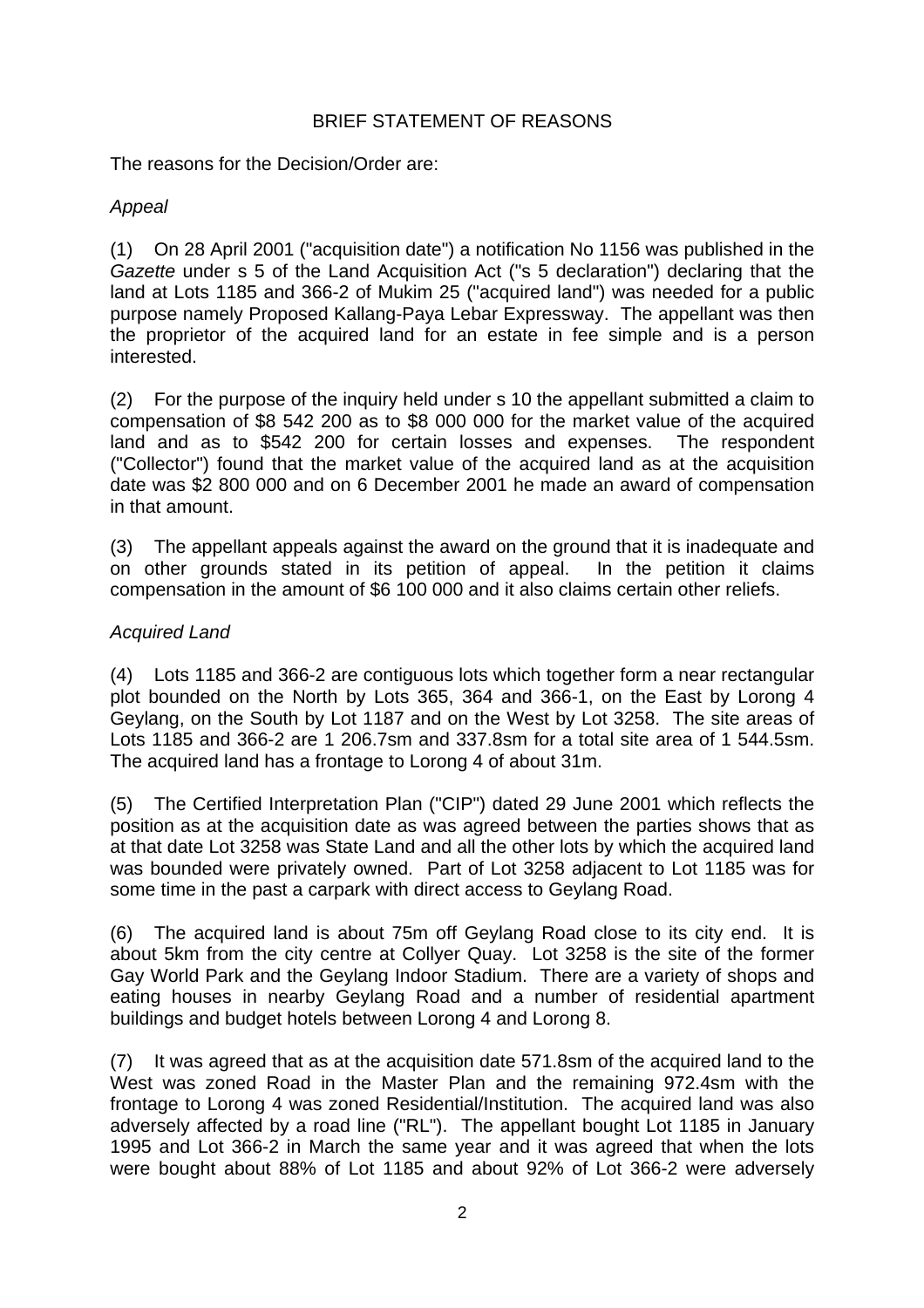affected by a RL and as at the acquisition date the parts adversely affected were about 82% and 54%. The RL was for a Category 1 (Expressway) road reserve.

(8) On the site of Lot 366-2 there was an old single storey detached house known as 14 Lorong 4 and on the site of Lot 1185 there were some temporary structures known collectively as 18 Lorong 4. It was agreed that as at the acquisition date the acquired land was let to several tenants for the total monthly rent of \$26 400 giving a yearly return of \$316 800 for rent.

#### *Compensation*

(9) Section 33 of the Act provides:

(1) In determining the amount of compensation to be awarded for land acquired under this Act, the Board shall ... take into consideration the following matters and no others:

- (a) the market value
	- $(i)$  ...

(C) as at 1st January 1995 in respect of land acquired on or after 27th September 1995;

(ii) as at the date of publication of the notification under section 3(1) if the notification is, within 6 months from the date of its publication, followed by a declaration under section 5 in respect of the same land or part thereof; or

(iii) as at the date of publication of the declaration made under section 5,

whichever is the lowest ....

No notification under s 3(1) was published and the s 5 declaration was published on 28 April 2001 (the acquisition date as noted earlier) and it is common ground that the market value as at 28 April 2001 was lower than as at 1 January 1995 and it is the market value as at 28 April 2001 that among other matters has to be taken into consideration.

#### *Petition of Appeal*

(10) The petition of appeal refers to "grounds of appeal annexed" and in para 5 of the "grounds" the appellant alleges 5 errors of fact and law as regards valuation of the acquired land. Para 6 contains two further grounds which appear to be conclusions to be drawn from the alleged errors or from two of them. Para 6 states:

c Based on the existing use of the subject property as a development site under the Master Plan 1998 edition, the market value of the subject property as at 28th April 2001 should be S\$6,100,000.00.

d It is both unfair and inequitable to take into account the road reserve line affecting the subject property when arriving at the market value of the subject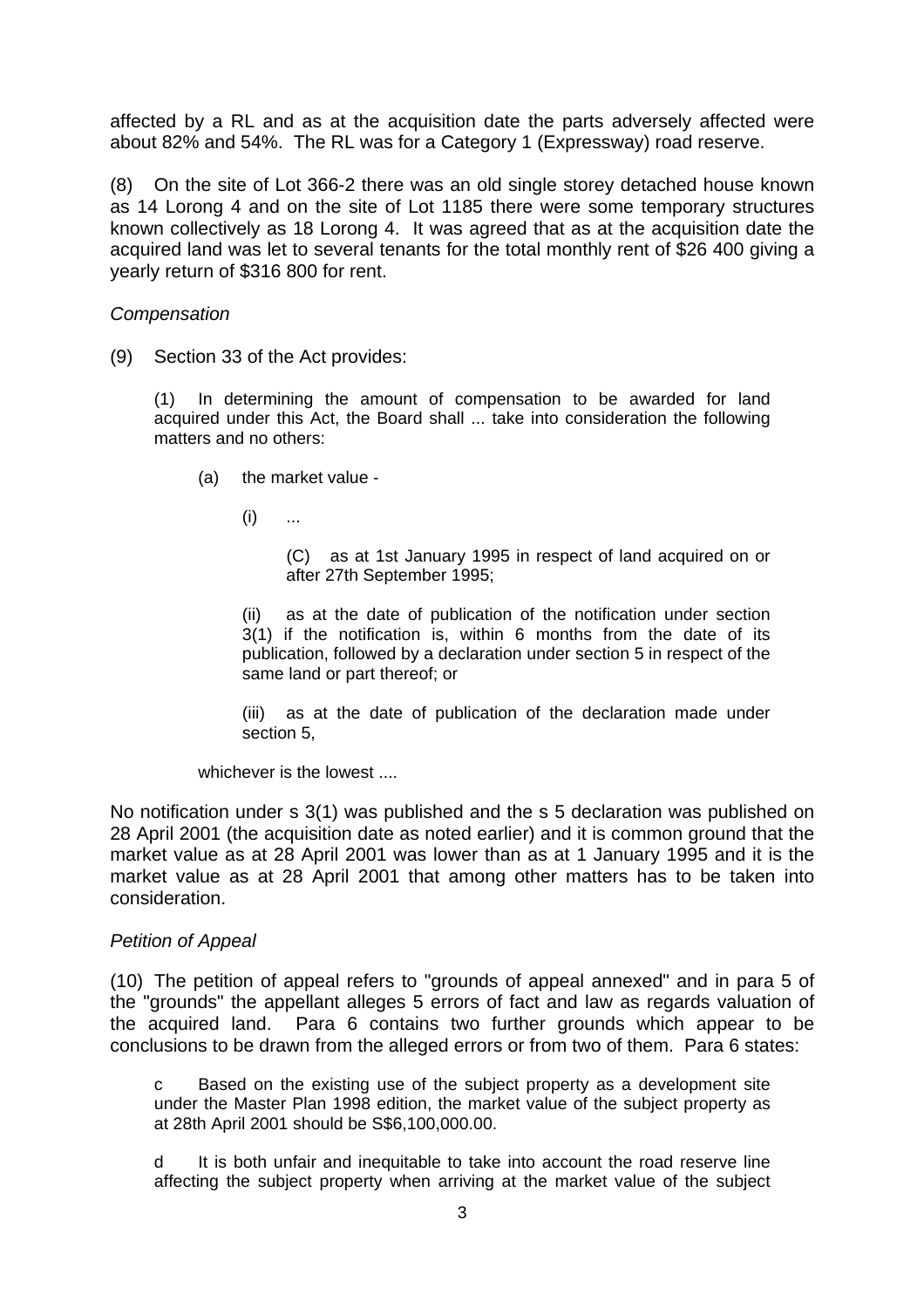property. As such, no consideration whatsoever ought to be given to the road reserve line when valuing the subject property.

The appellant claims compensation in the amount of \$6 100 000, interest and costs. No reference is made to any of the losses or expenses alleged when the claim was made for the purpose of the s 10 inquiry. When Mr Rai of counsel for the appellant opened his case he made no reference to the "grounds of appeal annexed" and did not open any of the "grounds". He merely said that it would be the appellant's duty to show that the award made by the Collector was inadequate.

(11) At the hearing the appellant adduced evidence that the market value of the acquired land was \$7 196 110. There was no evidence that it was \$8 000 000 to support the claim made for the purpose of the s 10 inquiry. There was no evidence that it was \$6 100 000 to support the grounds of appeal and the reliefs claimed in the petition of appeal. There was no application to amend the petition. The Collector adduced evidence that the market value was \$2 800 000.

#### *Appellant's Valuation*

(12) Mr Goh Tiam Lock of Lock Property Consultants Pte Ltd testifying for the appellant referred to his report dated 23 September 2003 in which he said in para 6.00:

We have determined the market value of the [acquired land] on two bases, firstly on the basis of its Development Baseline, then on the basis of its existing use.

He went on to say:

We have determined the value of the [acquired land] on the basis of its Development Baseline by adopting the Comparison Method whereby the value is arrived at based on the evidence of sales of comparable private freehold residential properties ....

Under cross examination he agreed that the private freehold residential properties he referred to were all redevelopment sites. In para 7.01 he said he computed the market value on the basis of the Development Baseline to be \$7 413 600.

(13) In para 7.02 of his report Mr Goh said:

As the [acquired land] was actually let at the date of acquisition, we have computed the value of the [acquired land] on its existing use by capitalising the actual net annual rental income by an appropriate rate of return ....

He said he allowed for property tax and assumed a return on investment of 4%/y. He computed the market value of the acquired land on its existing use to be \$7 196 110. In para 8.00 he said:

#### **CONCLUSION**

Based on the two approaches to determining the Capital Value of the [acquired land] as detailed above, and having regard to the provisions of the Land Acquisition Act, we are of the opinion that the freehold interest of the [acquired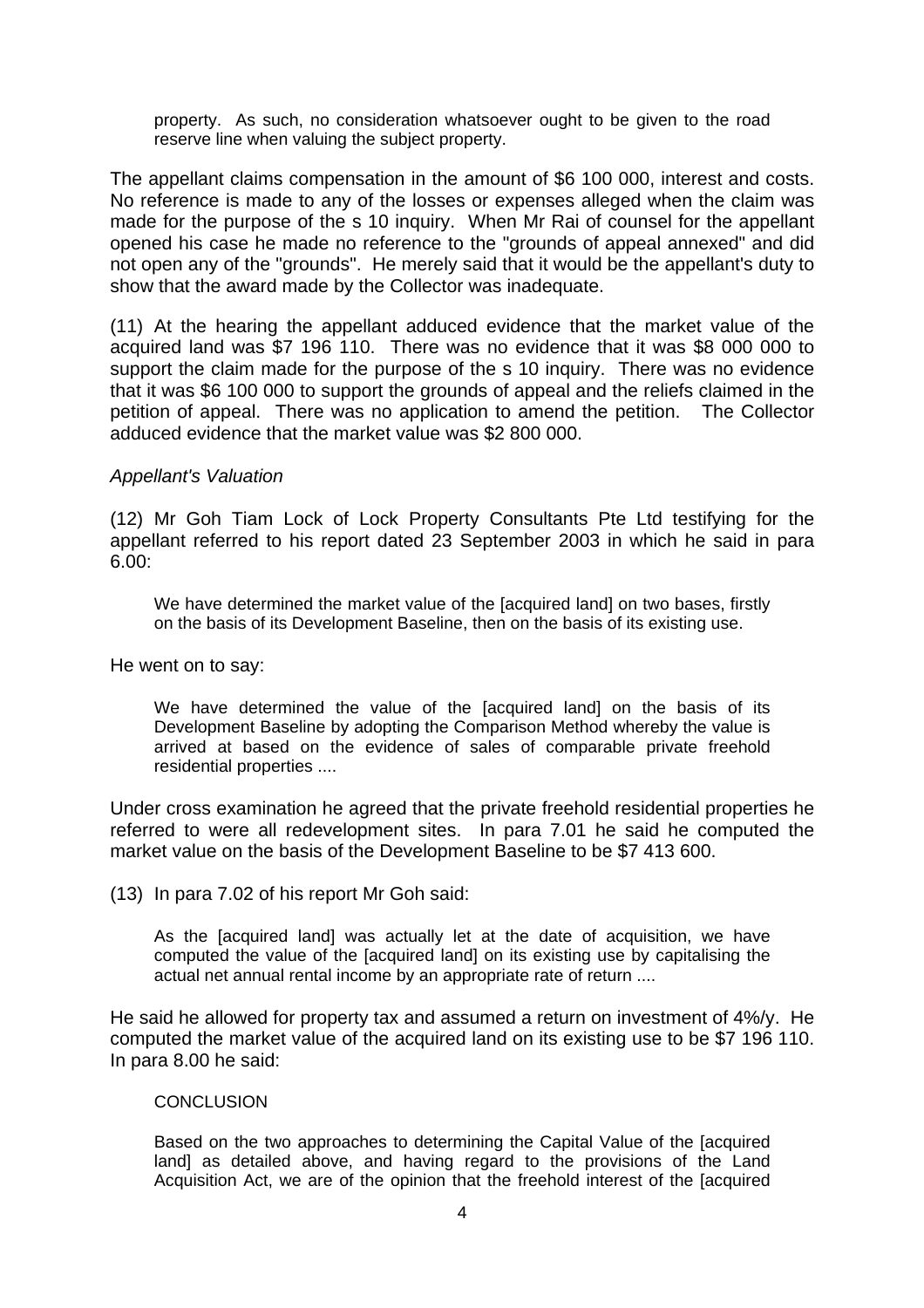land] for the purpose of determining the amount of compensation, with vacant possession and free from all encumbrances, is DOLLARS SEVEN MILLION, ONE HUNDRED & NINETY-SIX THOUSAND, ONE HUNDRED & TEN (\$7,196,110).

- (14) Section 33 of the Act further provides:
	- (5) For the purposes of subsection (1)(a) -

...

(e) the market value of the acquired land shall be deemed not to exceed the price which a bona fide purchaser might reasonably be expected to pay for the land on the basis of its existing use or in anticipation of the continued use of the land for the purpose designated in the Development Baseline referred to in section 36 of the Planning Act 1998, whichever is the lower, after taking into account the zoning and density requirements and any other restrictions imposed under the Planning Act 1998 and any restrictive covenants in the title of the acquired land, and no account shall be taken of any potential value of the land for any other more intensive use ....

From Mr Goh's evidence it is clear that the appellant's case is that the market value of the acquired land is what may conveniently be referred to as the existing use price or the Development Baseline use price whichever is the lower and that in the circumstances of this case the market value was the existing use price of \$7 196 110 determined on the basis of the actual net annual rental income. This is substantially a new case and at best it is inconsistent with what is stated in para 6c of the petition. Mr Rai did not open the grounds of appeal in the petition as noted earlier and Ms Tan of counsel for the Collector did not raise any objection.

#### *Collector's Valuation*

(15) Ms Rachel Ng of the Inland Revenue Authority of Singapore testifying for the Collector referred to her valuation report dated 6 October 2003 in which she said:

10.4 We have adopted the Sales Comparison Approach to Valuation in this valuation exercise in estimating the market value of the [acquired land] and in the light of the Appeal's Board (*sic*) recent decision for Appeal No 1/2002 (Lots 364 and 365 Mk 25) and Appeal No 3/2002 (Lot 366-1 Mk 25) at Lorong 4 Geylang.

10.5 We have also checked the valuation against the actual sales of the [acquired land] in 1995.

In the report she referred to the compensation awarded by a differently constituted Board in AB 2002.001 and in AB 2002.003. She also referred to the following transactions:

| Property          | Site Area | Price<br>/sm Site Area | Transaction<br>Date |
|-------------------|-----------|------------------------|---------------------|
| 1 Lot 366-1 Mk 25 | 350.6sm   | \$838 000<br>\$2 390   | 1999 Apr 12         |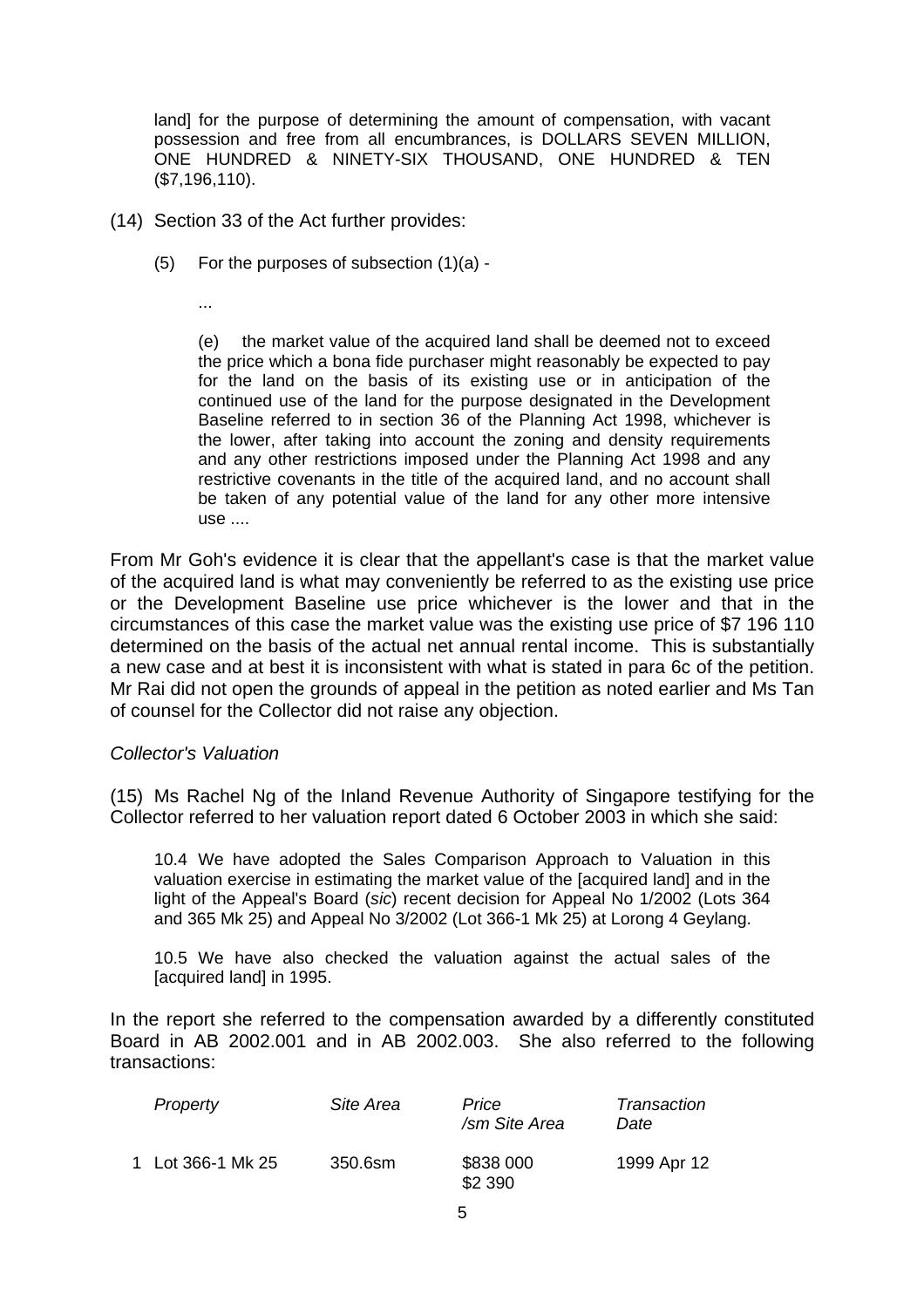| 2 Lot 365 Mk 25 | 434.1sm | \$405 000 | 1996 Dec 12 |
|-----------------|---------|-----------|-------------|
|                 |         | \$933     |             |

Lot 366-1 was the acquired land in AB 2002.003; Lot 365 together with Lot 364 was the acquired land in AB 2002.001.

(16) At the hearing Ms Ng produced her analysis using the 1995 transactions of the acquired land and determined that the market value was \$2 815 000 which she rounded off to \$2 800 000. As stated in her report these transactions were referred to as a check. She also produced an analysis using the Lot 366-1 transaction of April 1999 referred to in her report and the Lot 364 transaction of March 2000. She determined that the market value was about \$2 755 000 which she rounded up to \$2 800 000. She did not explain why she prepared an analysis of the Lot 364 transaction which she did not refer to in her report or why she did not prepare an analysis of the Lot 365 transaction which she did refer to in her report. She was not asked.

#### *Grounds of Appeal*

 (a) *The Collector has erred in using as comparables transactions which were not true reflection of fair market value (namely 12 Lorong 4 Geylang Mk 25 Lot 366-1 and Mk 25 Lot 364 Lorong 2/4 Geylang).*

(17) No particulars were provided and Mr Rai made no submissions on this ground. Lot 366-1 is next to Lot 366-2 and on the evidence as to the features of the land and the developments on it and such other evidence before this Board there is no reason why the Lot 366-1 transaction with such adjustments as may be appropriate may not be considered comparable for the purpose of the Collector's approach in the valuation of Lot 366-2. The Lot 364 transaction will be considered below.

 (b) *The Collector has erred in using as comparables transactions of property which was an interior plot of land and thus landlocked (namely Mk 25 Lot 364 Lorong 2/4 Geylang).*

(18) It is not disputed that Lot 364 is landlocked. It was bought in March 2000 and at that time the buyer was the owner of Lot 365 which would give it access to that part of Lot 3258 which was formerly used as a carpark and it was also the owner of Lot 366-1 which would give it access to Lorong 4. It would not be landlocked if the buyer was an owner of Lot 366-1 or of Lot 365 but it was landlocked in the hands of the seller before it was sold to the owner of the two adjacent lots. No evidence has been adduced as to the circumstances surrounding the transaction and in the decision of this Board it cannot be said that the Lot 364 transaction is a comparable transaction.

(19) Although the appellant succeeds in this respect it does not follow that Ms Ng's evidence as to the market value of the acquired land is not or cannot be supported by other evidence. And the statutory onus of proving that the award of the Collector is inadequate has still to be discharged by the appellant.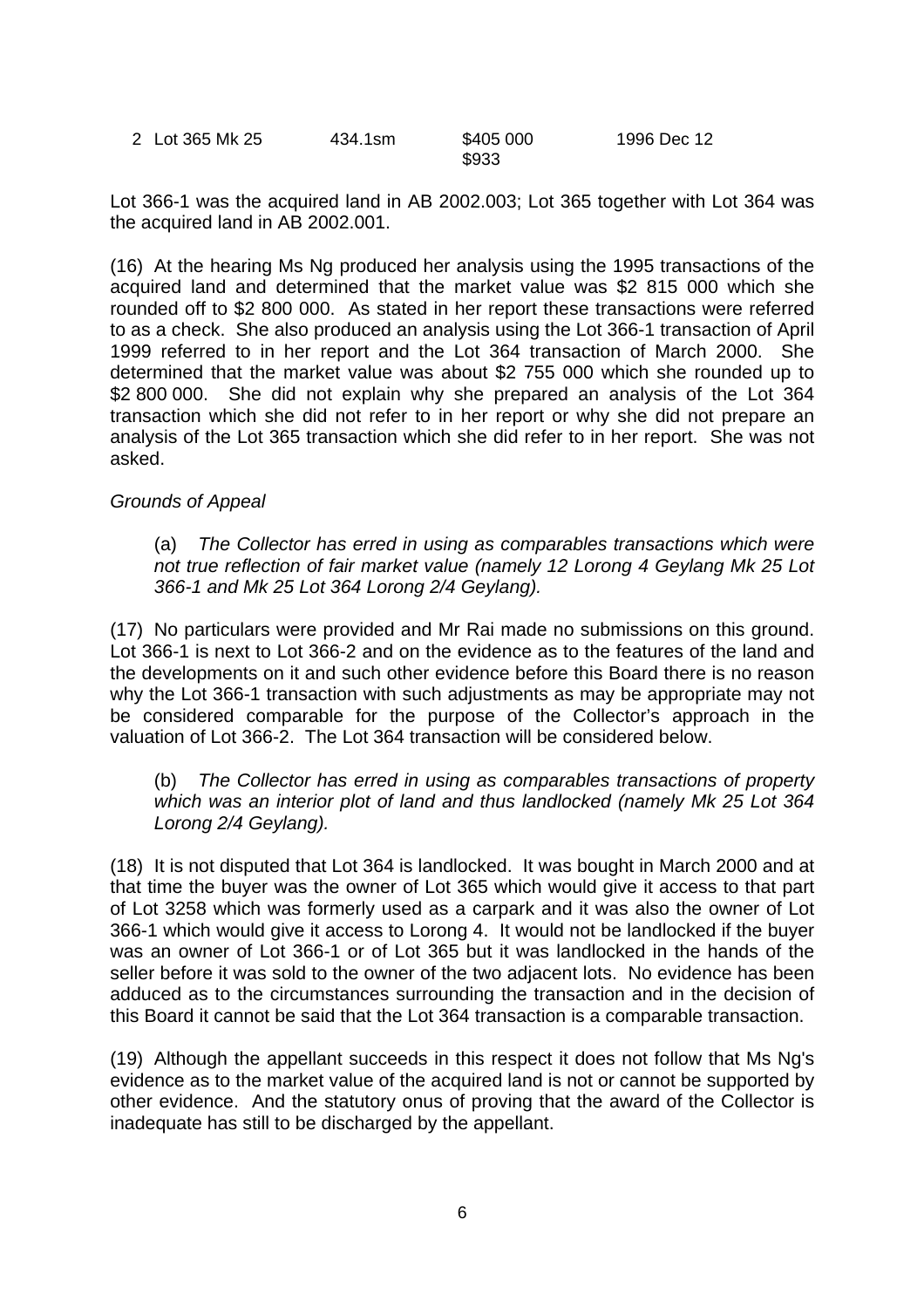(c) *The Collector has failed to consider more recent comparables of similar properties in the vicinity as set out in Annex A.*

(20) Three of the 4 "similar properties" in Annex A are three of the "private freehold residential properties" referred to in Mr Goh's report and as noted earlier they were all redevelopment sites. The 4th property appears to be a redevelopment site as well but there is no evidence as to any other relevant features of this site or of the transaction. As at the acquisition date the acquired land was not a redevelopment site. It was incapable of any viable redevelopment. As Mr Goh himself said under cross examination there would be nothing left after setback requirements were complied with having regard to the adverse effect of the RL. In answer to this Board he agreed that "property capable of redevelopment needless to say not comparable with property incapable of redevelopment". Needless to say the redevelopment sites are not comparable. The transactions referred to in this ground are not comparable and this ground fails.

 (d) (i) *The Collector has erred in law in using as comparables transactions of properties which were affected by road reserve lines at the time of those transactions*.

 (ii) *It is both unfair and inequitable to take into account the road reserve line affecting the subject property when arriving at the market value of the subject property.*

(21) There are no merits in either of these grounds and Mr Rai has made no submissions but it is right that this Board should say that in the circumstances of this case there has been no error on the part of the Collector or of Ms Ng or any other persons by whom the Collector was advised as regards the valuation of the acquired land for acting in the manner alleged. The acquired land was adversely affected by a RL as at the acquisition date and it is not wrong in law to take this into account in determining its market value.

 (e) (i) *The Collector has failed to adopt the use of the subject property as a development site under the 1998 Master Plan where it was partly zoned 'Residential/Institution' use with Gross Plot Ratio of 2.8 (Lot 1185 Mk 25 634.9 sqm and Lot 366-2 Mk 25 337.8 sqm) and partly zoned road (Lot 1185 Mk 25 571.8 sqm) as the basis for determining existing use.*

Based on the existing use of the subject property as a development  *site under the Master Plan 1998 edition, the market value of the subject property as at 28th April 2001 should be S\$6,100,000.00.*

(22) s 33(5)(e) draws a distinction between *existing use* and *use ... for the purpose designated in the Development Baseline ("Development Baseline use")*. The *existing use* as at the acquisition date was the actual use to which the acquired land was put. The *existing use* was residential as regards 14 Lorong 4 and use for car repair, polishing and waxing services as regards 18 Lorong 4. It was not the *Development Baseline use* or the *Master Plan use* for the purpose of determining the price which a *bona fide* purchaser might reasonably be expected to pay. See *Trustees of the Kheng Chiu Tin Hou Kong and Burial Ground v Collector of Land Revenue* [1992] 1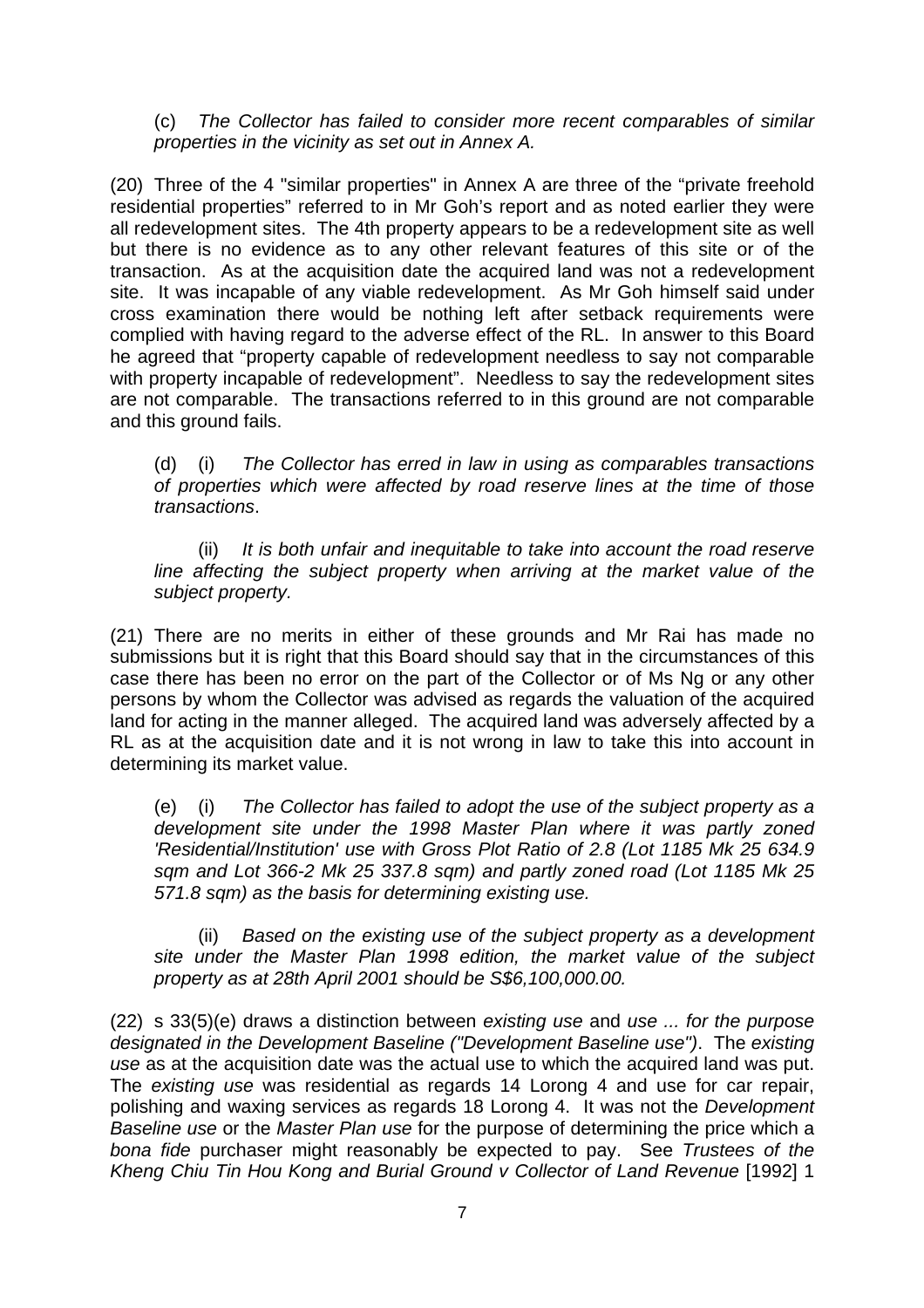SLR 425 at pp 434, 435. In that case the distinction was between *existing use* and *use ... for the purpose designated in the Master Plan* ("*Master Plan use"). Master Plan* was substituted by *Development Baseline referred to in section 36 of the Planning Act 1998* by a 1998 amendment and s 33(5)(e) has since drawn the distinction between *existing use* and *Development Baseline use.*

(23) Mr Goh clearly understood the distinction in his valuation. It appears that those responsible for the petition did not. It remains to be said that both these grounds fail.

## *Development Baseline Use Price*

(24) For the purpose of s 33(5)(e) Mr Goh determined the market value on the basis of the Development Baseline use price basis to be \$7 413 600. It should be noted that he has not taken into account the *other restrictions imposed under the Planning Act.* Section 12 of the Planning Act provides:

(1) No person shall without planning permission carry out any development of any land outside a conservation area.

The acquired land was land outside a conservation area. An application for planning permission is made to the competent authority and s 14 provides:

(4) Subject to any rules, the competent authority may -

 (a) grant written permission, either unconditionally or subject to such conditions as he considers fit including those referred to in section 15; or

(b) refuse written permission.

and s 15 provides:

(1) All or any of the following conditions may be imposed on the grant under section 14(4) of any planning permission or conservation permission in respect of any land ...

 (c) restrictions as to the height, design, appearance and siting of buildings ....

Having regard to the RL and the setback requirements the acquired land was incapable of any viable development or as Mr Goh said there would be nothing left to develop and undoubtedly in those circumstances planning permission would have been refused. The requirement of planning permission is a restriction imposed under the Planning Act and since this has not been taken into account there is no evidence that a bona fide purchaser might reasonably be expected to pay \$7 413 600 for the acquired land in anticipation of its continued use for the purpose designated in the Development Baseline.

## *Existing Use Price*

(25) For the purpose of s 33(5)(e) Mr Goh determined the existing use price to be \$7 196 110. He said he capitalised the actual net annual rental income by an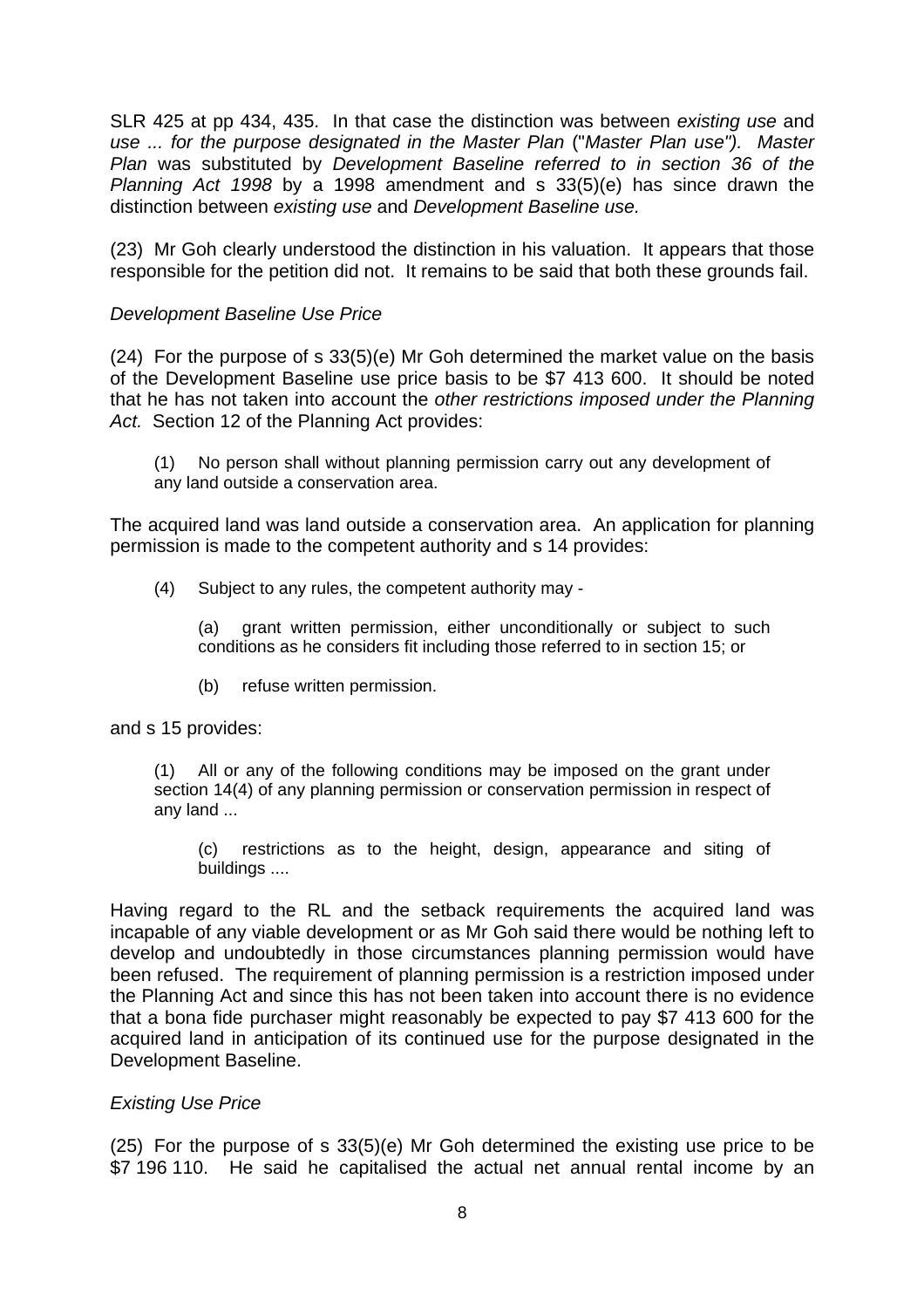appropriate rate of return which he assumed in this case to be 4%/y. He assumed a years' purchase of 25 years adjusted by a factor of 0.97 for the present value of future rental income. The net annual rental income was \$285 120 assuming property tax at 10%.

(26) There is no evidence that such a level of yield from an investment in the acquired land could be expected over a 25 year period. The improvements on site as at the acquisition date comprised an old single-storey detached house (14 Lorong 4) and some temporary structures (18 Lorong 4) as noted in Mr Goh's report. Redevelopment to produce the same or higher rental yield would be extremely unlikely if not impossible and only repairs without increasing the gross floor area would have been permitted under the Planning Act. 571.8sm of the site was already zoned Road and the rest zoned Residential/Institution so that the use of any part of the acquired land for car repair, polishing and waxing services would not have been in conformity with the provisions of the Master Plan and 82% of Lot 1185 and 54% of Lot 366-2 were also adversely affected by a RL.

(27) In the decision of this Board the investment approach in which the net annual rental is capitalised by a return on investment of 4%/y is wholly inappropriate in the circumstances of this case. In the premises there is no evidence that a bona fide purchaser might reasonably be expected to pay \$7 196 110 for the acquired land on the basis of its existing use.

# *Market Value as at Acquisition Date*

(28) In determining the amount of compensation to be awarded for land acquired under the Act this Board shall under subsection (1) of s 33 take into consideration the market value as at one of the alternative dates under subsection 1(a) and other matters set out under subsections (1)(b) to (1)(f) and no others. Subsection (5) then provides that for the purposes of subsection (1)(a) the *market value shall be deemed not to exceed* the lower of two prices and the two prices are the *existing use price* and the *Development Baseline use price*.

(29) s 33(5)(e) does not provide that the market value *shall be* the lower of the two prices. It provides that it shall be *deemed not to exceed* the lower of the two prices. This is a capping provision. Apart from the effect of s 33(5)(e) the market value may be found on the evidence in an appropriate case to be higher than either of these two prices. If that is the case then it is "capped" at the lower of the two prices. It may be found to be in fact lower. In that case there is no room for the operation of the capping provision. It does not exceed the lower of the two prices. In *Trustees of the Kheng Chiu Tin Hou Kong and Burial Ground* the Court of Appeal called it a statutory limitation on the market value of the land as determined in accordance with s 33(1). See at p 434. See also *Teng Fuh Holdings Pte Ltd v Collector of Land Revenue* [1988] SLR 44 at p 49; the decision of this Board in *Mustaq Ahmad @ Mushtaq Ahmad (s/o Mustafa) v Collector of Land Revenue* (Unreported. Decision dated 16 July 2001 in AB 1996.374) at paras (32) to (38).

(30) Mr Goh assumed wrongly that s 33(5)(e) was not a capping provision or a statutory limitation on the market value as determined under s 33(1)(a). The appellant bought the acquired land for a total of \$2 900 000 in 1995. Using the two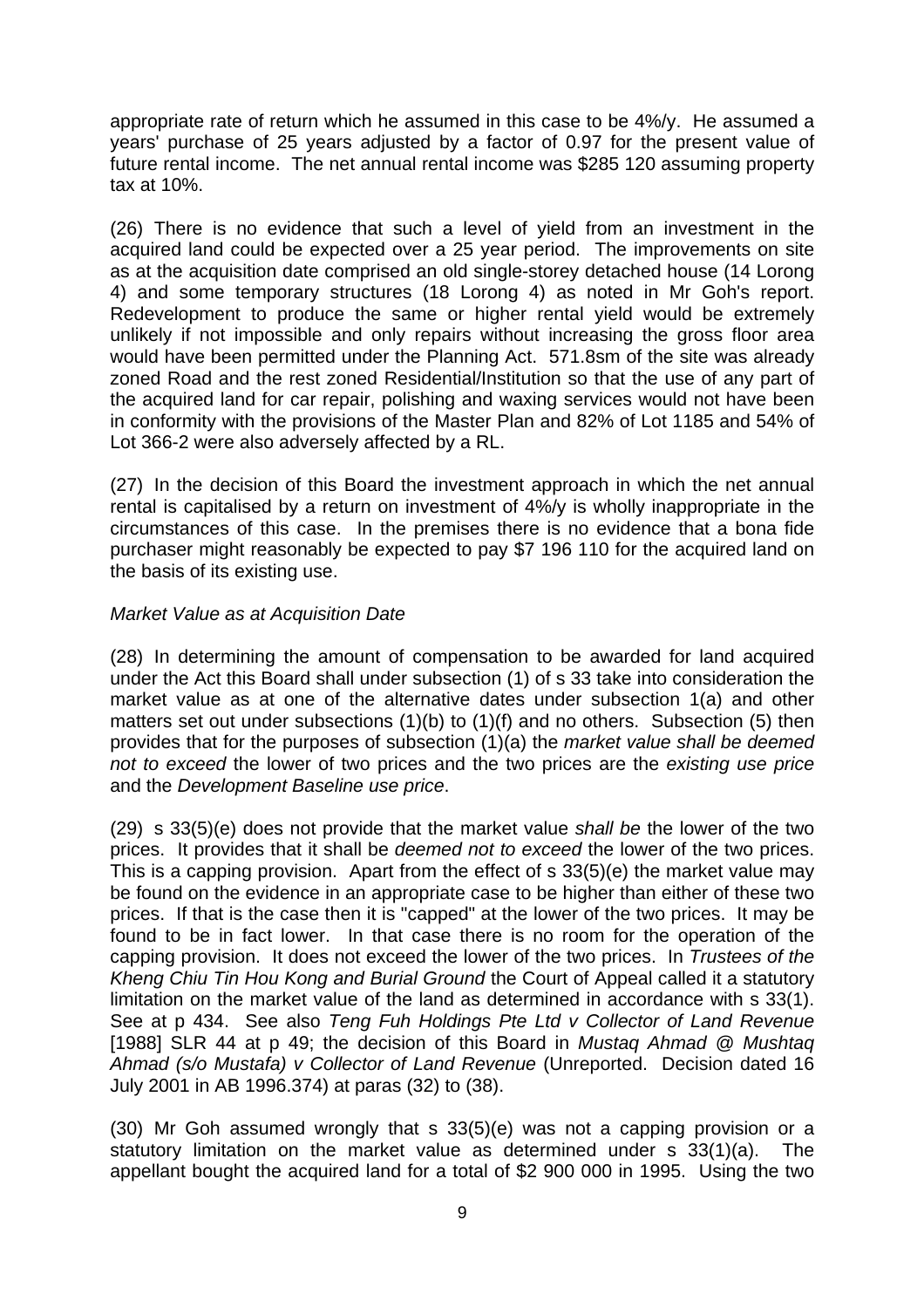1995 transactions as comparables he was asked under cross examination what in his opinion would be the market value of the acquired land as at the acquisition date. He had no hesitation in saying that it would be less than \$2 900 000. Ms Ng allowed an adjustment of -15% for time between the transaction dates and the acquisition date and when Mr Goh was asked if the market value would be less than \$2 900 000 by 15% he said 17%. He would have found a market value lower than that which Ms Ng found.

(31) In her analysis based on the two 1995 transactions Ms Ng allowed -15% for time and also allowed +\$350 000 for the value added by improvements of \$600 000 to \$700 000. She said that it was said on behalf of the appellant that when it bought the acquired land it was "muddy garden land" and that expenses were incurred to "reclaim" the land and also to pay off certain tenants. In the result she came to about \$2 815 000 which she rounded down to \$2 800 000. Mr Rai submitted that +\$350 000 was inadequate but he was unable to refer to any evidence that the market value was enhanced or enhanced to any extent greater than that allowed by Ms Ng. On the whole of the evidence before this Board including the letting of the acquired land and its use as at the acquisition date and the amount of the total rent receivable there is no reason why the allowance of +\$350 000 should not be acceptable.

(32) In the decision of this Board the appellant has not discharged the onus of proving that the Collector's award is inadequate. There is no evidence as to any matter to be taken into consideration under s 33 other than the market value of the acquired land as at the acquisition date. This Board accepts the evidence of Ms Ng that the market value as at that date was \$2 800 000. On the evidence such as it is this would not exceed the existing use price or the Development Baseline use price for the purpose of s 33(5)(e). In the premises this Board finds that:

(a) for the purpose of s  $33(1)(a)$  the market value of the acquired land as at 28 April 2001 was the lowest;

(b) the market value of the acquired land as at 28 April 2001 was \$2 800 000; and

(c) the market value so found does not exceed the existing use price or the Development Baseline use price determined in accordance with s 33(5)(e).

## *Award*

(33) Taking into consideration the market value as at 28 April 2001 this Board determines that the amount of compensation to be awarded for the acquired land is \$2 800 000. This is the sum awarded by the Collector and this appeal fails.

## *Costs*

(34) The amount awarded by this Board does not exceed the sum awarded by the Collector and in accordance with s 32(1) the costs of the appeal to this Board shall be paid by the appellant.